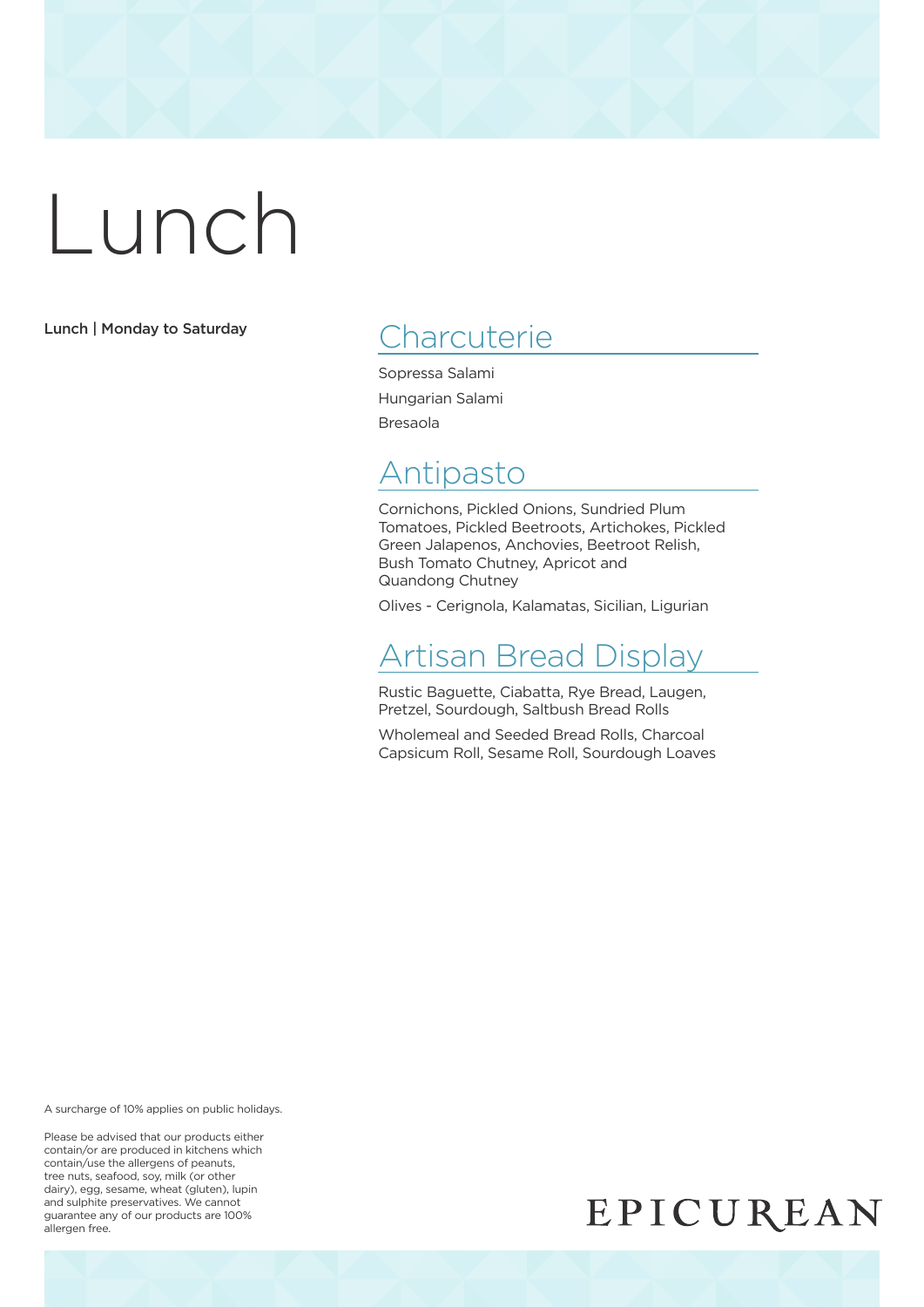#### Lunch | Monday to Saturday

## World Cheeses

Semi Matured – Gouda Matured – Vintage Cheddar White Mould - Camembert Blue Mould - Gorgonzola Grissini, Scottish Oat Cakes, Lavosh, Crackers Quince Paste, Pear Paste, Grapes Assorted Nuts and Dried Fruits Walnut and Sundried Australian Currant Bread

## Compound Salads

Scandinavian Style Potato Salad - Smoked Salmon, Capers and Onion

Moroccan Spiced Lamb, Roasted Pumpkin and Chickpea Salad

Kale, Edamame, Crispy Garlic with Yoghurt, Tahini Dressing

Shiitake Salad - Shitake, Enoki, Avocado, Miso Dressing

Chicken Caesar Salad

Italian Pasta Salad

Tabouleh

Assorted Dressings and Condiments

A surcharge of 10% applies on public holidays.

Please be advised that our products either contain/or are produced in kitchens which contain/use the allergens of peanuts, tree nuts, seafood, soy, milk (or other dairy), egg, sesame, wheat (gluten), lupin and sulphite preservatives. We cannot guarantee any of our products are 100% allergen free.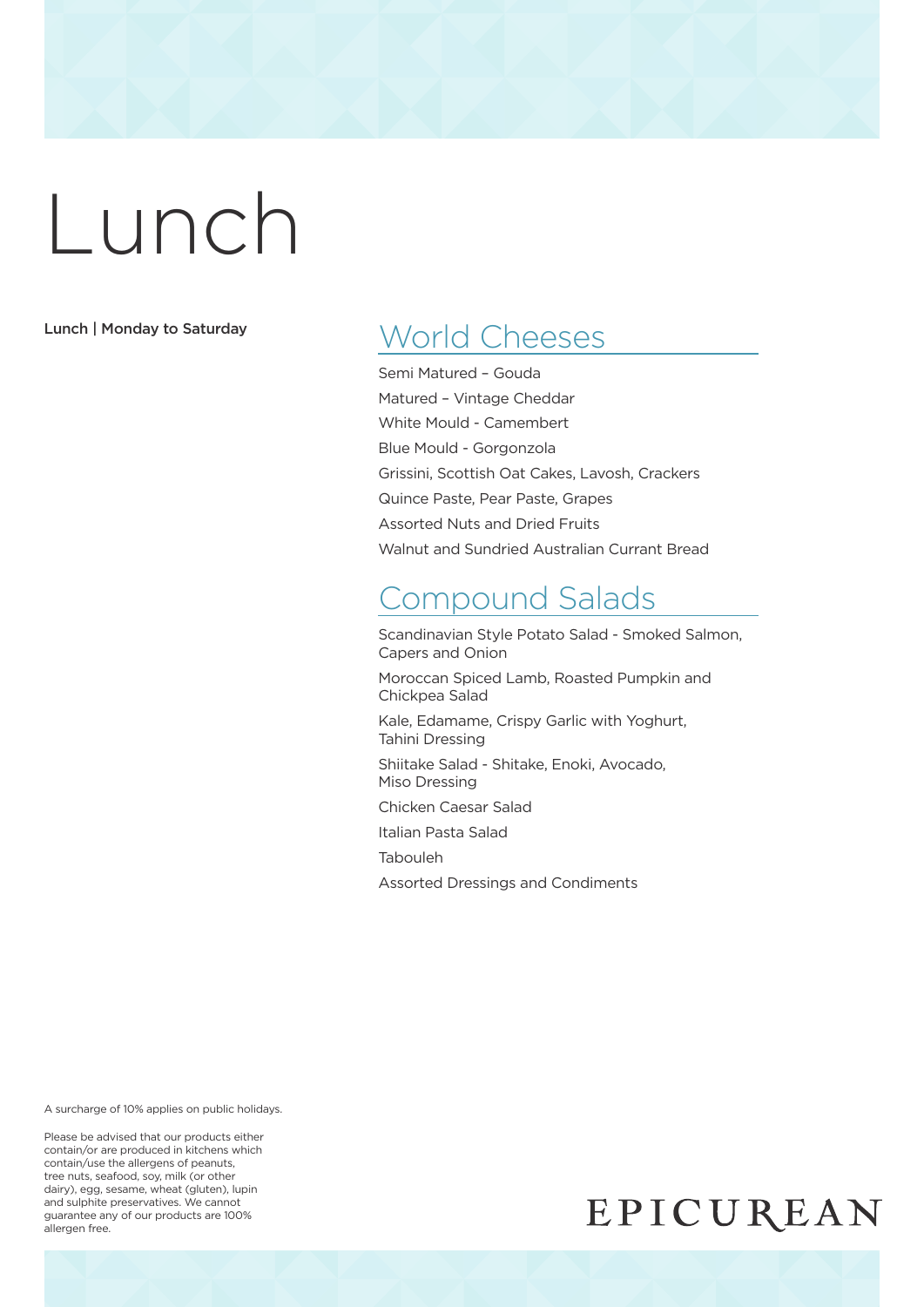Lunch | Monday to Saturday

## Seafood

Smoked Ocean Trout, Shallots and Spanish Capers Finest Australian Shucked Oysters Chilled Whole Prawns Chilled Blue Swimmer Crab

#### **Condiments**

Hot Pimento Aioli, Cocktail Sauce, Finger Lime Mignonette Dressing, Verjuice, Ponzu, Nam Jim, Lemon Wedges

#### Japanese

Rolls – Jidori Roll, Salmon Roll, California, Hosomaki Nigiri – Prawn, Tamago, Salmon, Tuna Sashimi and Wakame Salad

#### **Condiments**

Wasabi, Soy, Pickled Ginger, Pickled Lotus Root, Pickled Cucumbers, Pickled Daikon, Gojuchang, Sesame Soy Dressing, Wakame

A surcharge of 10% applies on public holidays.

Please be advised that our products either contain/or are produced in kitchens which contain/use the allergens of peanuts, tree nuts, seafood, soy, milk (or other dairy), egg, sesame, wheat (gluten), lupin and sulphite preservatives. We cannot guarantee any of our products are 100% allergen free.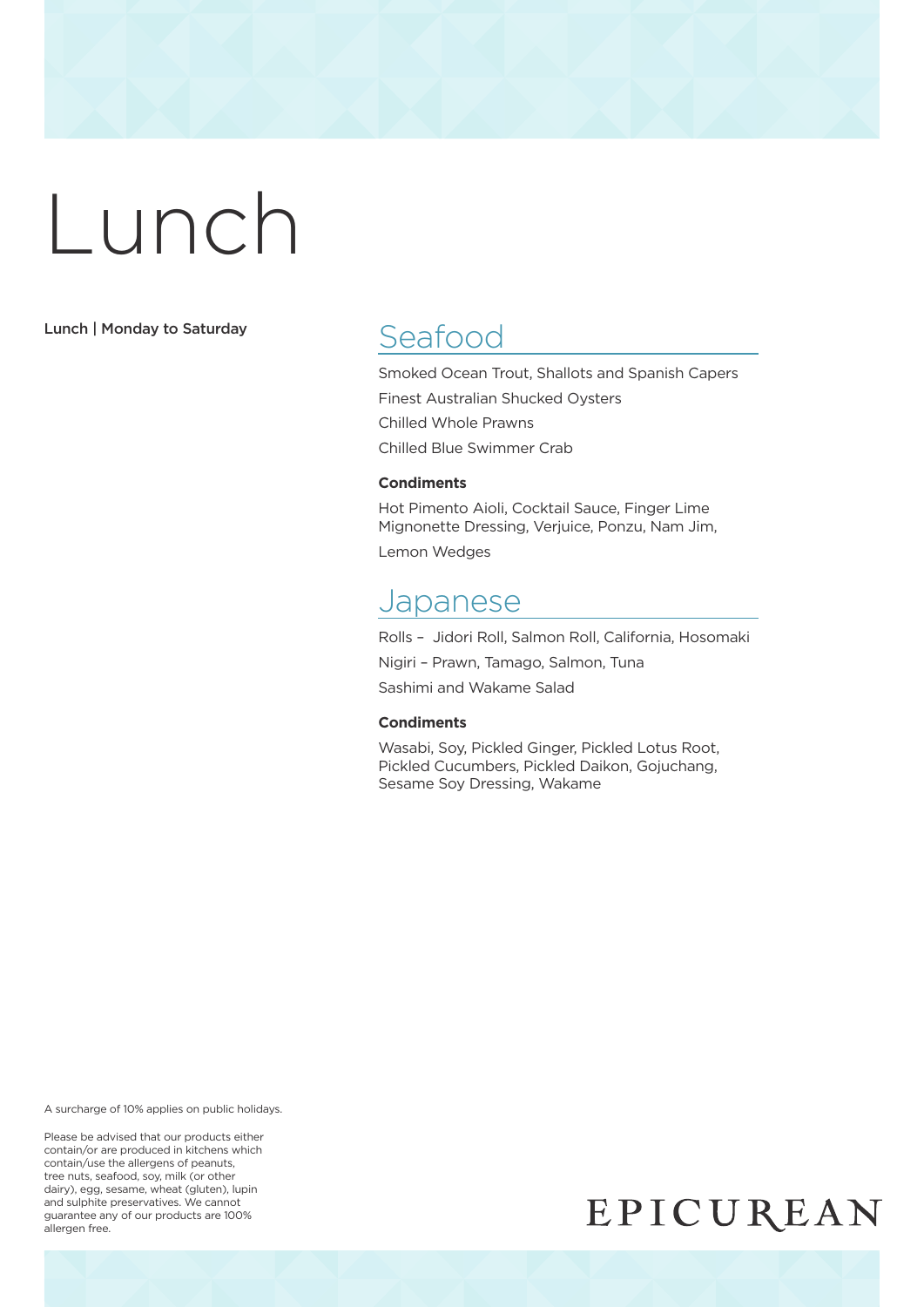#### Lunch | Monday to Saturday

#### Asian

Sweet and Sour Fish Stir Fried Beef with Black Bean Sauce Mee Goreng Mushroom and Egg Drop Soup Satay Style Chicken Steamed Jasmine Rice Fried Rice with Beef Jerky Prawn Crackers Edamame

**Condiments** Chilli Oil, Soy, Sambal

### Indian

Butter Chicken Raw Mango Dal Paneer Mutter Lamb Rogan Josh Tandoori Malai Chicken Tikka

#### **Rice and Bread**

Pulihora – Lemon Flavoured Basmati Rice Tandoori Naan, Garlic and Butter

#### **Condiments**

Kachumber Raita, Mint Chutney, Tomato Chutney, Mango Pickle, Ginger Pickle, Mixed Vegetable Pickle, Pappadums, Chilli and Coconut Sambal

A surcharge of 10% applies on public holidays.

Please be advised that our products either contain/or are produced in kitchens which contain/use the allergens of peanuts, tree nuts, seafood, soy, milk (or other dairy), egg, sesame, wheat (gluten), lupin and sulphite preservatives. We cannot guarantee any of our products are 100% allergen free.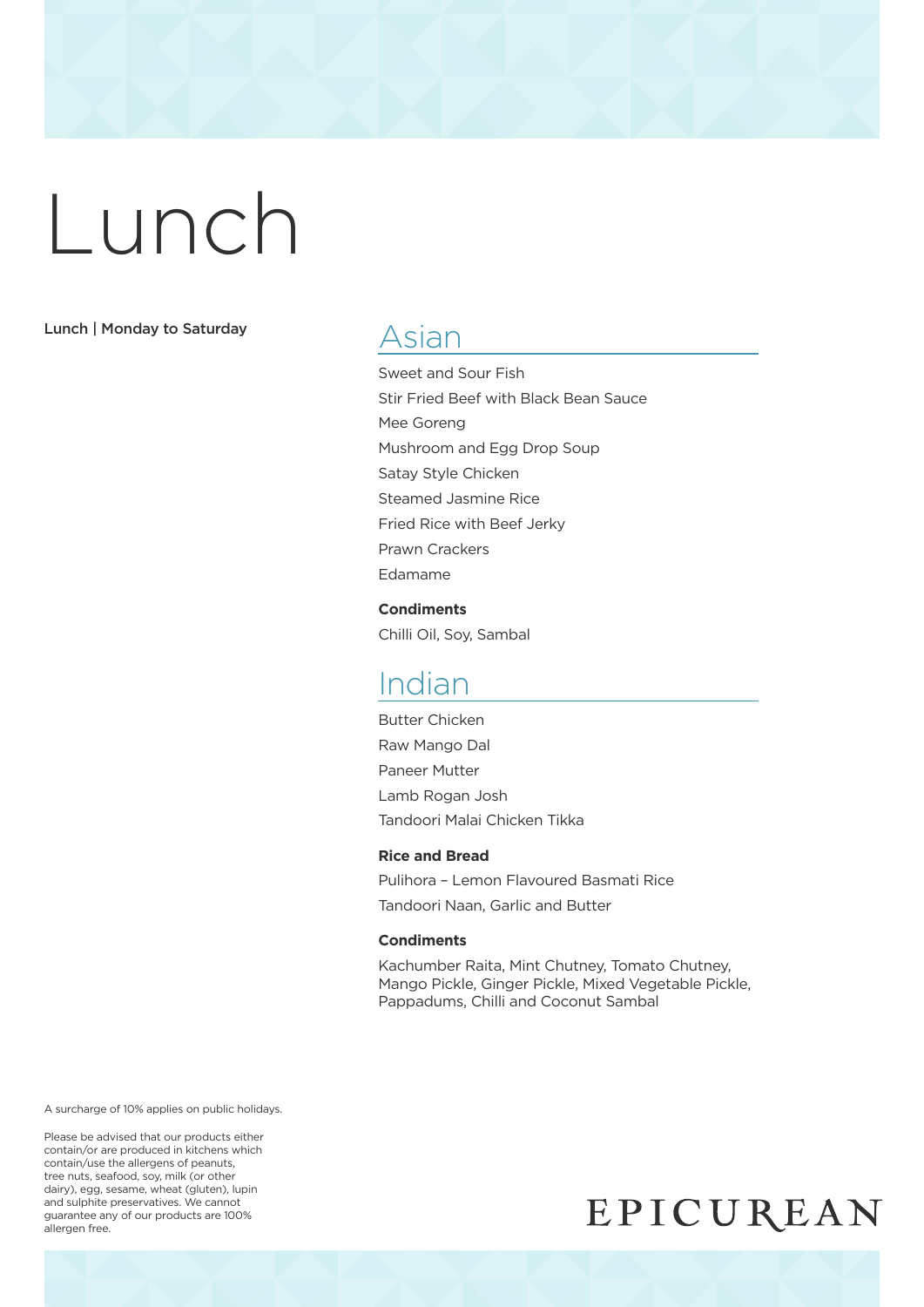#### Lunch | Monday to Saturday

### **Western**

Soup of the Day Truffle Mashed Potato Gnocchi Primavera Crispy Potato Wedges Italian Beef Meatballs with Napolitana Sauce Baby Vegetables with Peptitas Barramundi with Green Goddess Dressing Roasted Chicken Breast with Peri Peri Sauce Spinach and Ricotta Cannelloni Charred Corn

### Roast Section

Grilled Spanish Chorizo Truffle Roasted Turkey Breast Roasted Wagyu Silverside Rosemary and Garlic Roasted Leg of Lamb Yorkshire Pudding Oven Fired Bread

#### **Sauces and Condiments**

Roasted Onion Beef Jus, Tasmanian Horseradish, Apple Sauce, Caramelised Onion, Honey Mustard, Mint Sauce, Gravy

A surcharge of 10% applies on public holidays.

Please be advised that our products either contain/or are produced in kitchens which contain/use the allergens of peanuts, tree nuts, seafood, soy, milk (or other dairy), egg, sesame, wheat (gluten), lupin and sulphite preservatives. We cannot guarantee any of our products are 100% allergen free.